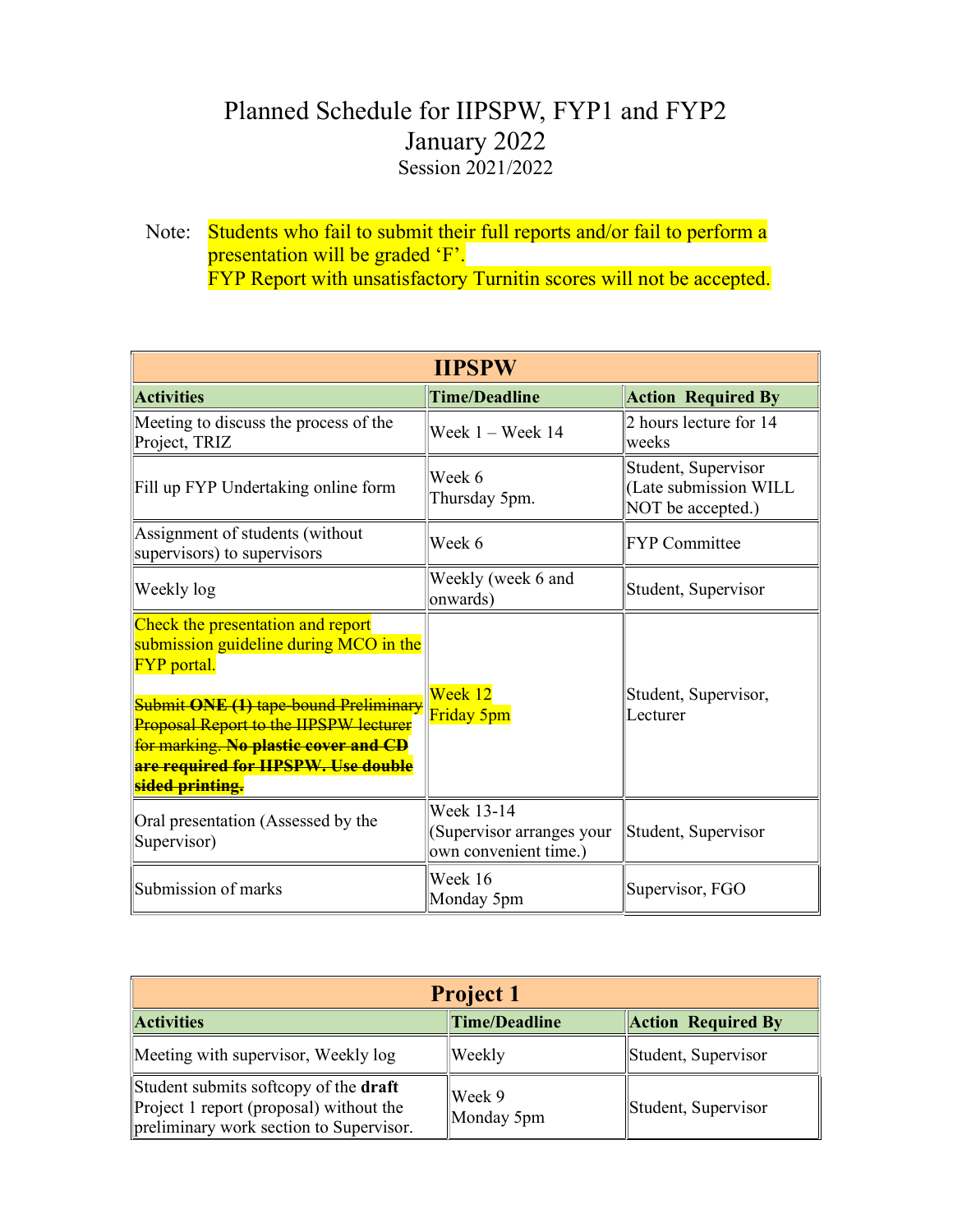| Supervisor feedbacks to student of the draft<br>report if there is any.<br>Student checks with supervisor of the<br>feedbacks during weekly meeting.                                                                                                                                                                                                             | Week 9 onwards                                                                                    | Student, Supervisor                                                                                                                                                                                                                                  |
|------------------------------------------------------------------------------------------------------------------------------------------------------------------------------------------------------------------------------------------------------------------------------------------------------------------------------------------------------------------|---------------------------------------------------------------------------------------------------|------------------------------------------------------------------------------------------------------------------------------------------------------------------------------------------------------------------------------------------------------|
| Student explores project preliminary work<br>to produce results to add (i.e. strengthen) to<br>the final Project 1 report.                                                                                                                                                                                                                                       | <b>Week 9-12</b><br>Student can work<br>beyond week 12 to<br>strengthen your<br>preliminary work. | Student, Supervisor                                                                                                                                                                                                                                  |
| Check the presentation and report<br>submission guideline during MCO in the<br><b>FYP</b> portal.                                                                                                                                                                                                                                                                |                                                                                                   |                                                                                                                                                                                                                                                      |
| Student submits TWO (2) comb-bound<br>final Project 1 reports (proposals) and the<br>softcopy of report to Supervisor. You must<br>follow the submission procedure shown at<br>end of this document. <mark>Four marks will be</mark><br>deducted for all late submission. No<br>plastic cover and CD are required for<br><b>FYP1. Use double sided printing.</b> | Week 12<br>Friday, 5pm                                                                            | Student, Supervisor,<br>Moderator, lab Managers                                                                                                                                                                                                      |
| (Proposal marked by Supervisor Only)<br>Moderator reads and gives feedback (if<br>there is any) of the submitted report before<br>or during oral presentation.                                                                                                                                                                                                   |                                                                                                   |                                                                                                                                                                                                                                                      |
| Oral presentation (with Prototype or<br>preliminary work done)<br>(Assessed by Supervisor and Moderator)                                                                                                                                                                                                                                                         | Week 13-14<br>Check with your<br>date and time.                                                   | Student, Supervisor,<br>Moderator<br>(Student is required to be<br>in the venue for exactly 2<br>hours to demonstrate your<br>supervisor for the exact work to visitors. This is a<br>simulation / exposure of<br>the poster session<br>experience.) |
| Submission of FYP marks by supervisors                                                                                                                                                                                                                                                                                                                           | Week 16<br>Monday 5pm                                                                             | Supervisor, Moderator                                                                                                                                                                                                                                |
| Supervisor to submit ONE (1) set of<br>hardcopy FYP report to the FYP lab.                                                                                                                                                                                                                                                                                       | Week 15<br>Monday 5pm                                                                             | Supervisors.                                                                                                                                                                                                                                         |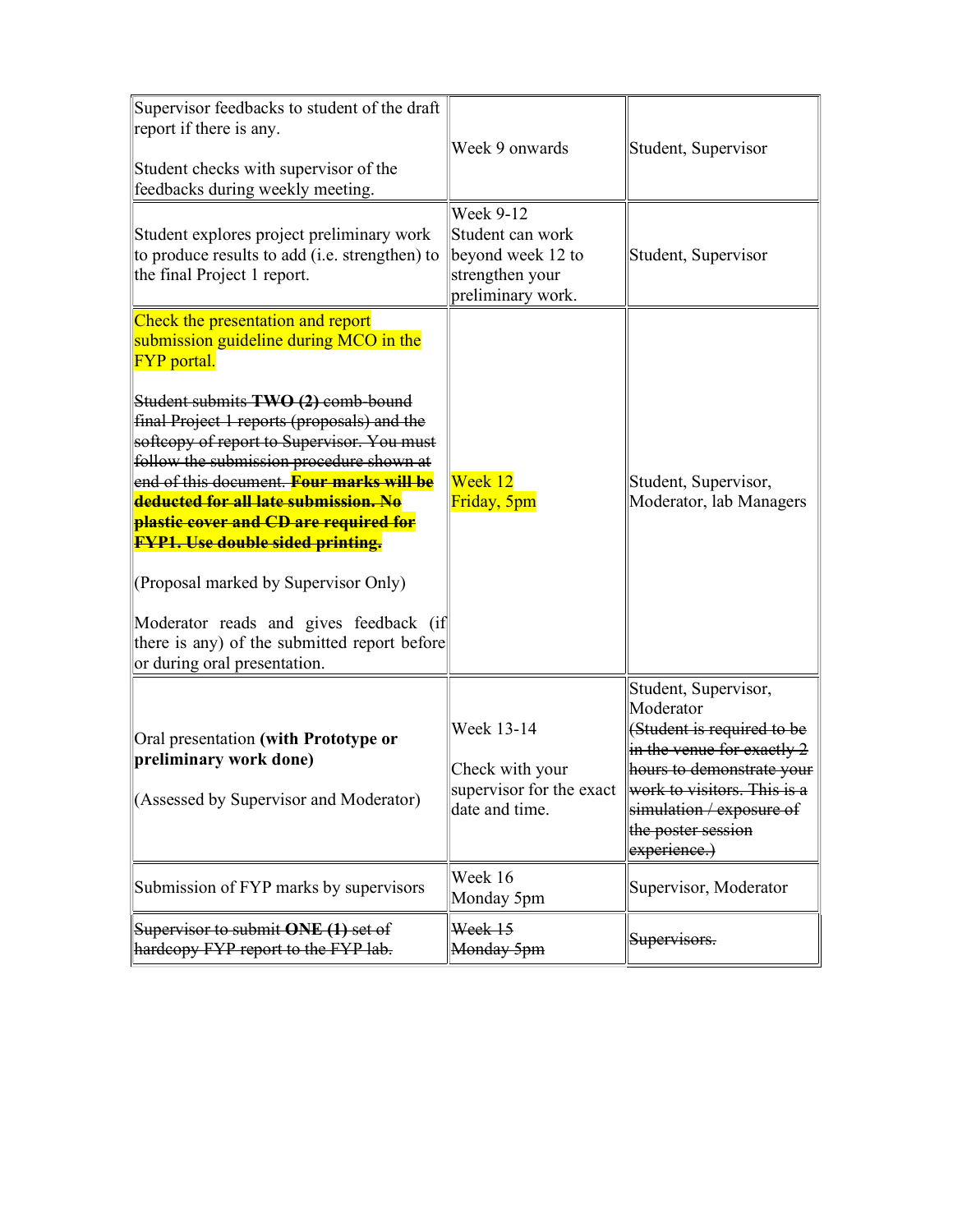| <b>Project 2</b>                                                                                                                                                                                                                                                                                                                                                                                                                                                                                                                        |                                                                             |                                                                                                                                                                                                                                               |  |  |
|-----------------------------------------------------------------------------------------------------------------------------------------------------------------------------------------------------------------------------------------------------------------------------------------------------------------------------------------------------------------------------------------------------------------------------------------------------------------------------------------------------------------------------------------|-----------------------------------------------------------------------------|-----------------------------------------------------------------------------------------------------------------------------------------------------------------------------------------------------------------------------------------------|--|--|
| <b>Activities</b>                                                                                                                                                                                                                                                                                                                                                                                                                                                                                                                       | <b>Time/Deadline</b>                                                        | <b>Action Required By</b>                                                                                                                                                                                                                     |  |  |
| Meeting with supervisor, Weekly log                                                                                                                                                                                                                                                                                                                                                                                                                                                                                                     | Weekly                                                                      | Student, Supervisor                                                                                                                                                                                                                           |  |  |
| Submit draft reports to the supervisor                                                                                                                                                                                                                                                                                                                                                                                                                                                                                                  | Week 6 to week 10                                                           | Student, Supervisor                                                                                                                                                                                                                           |  |  |
| Supervisor feedbacks to student of the draft<br>report if there is any.<br>Student checks with supervisor of the<br>feedbacks during weekly meeting.                                                                                                                                                                                                                                                                                                                                                                                    | After report submission Student, Supervisor                                 |                                                                                                                                                                                                                                               |  |  |
| Supervisor to submit nominees for FYP<br>competition                                                                                                                                                                                                                                                                                                                                                                                                                                                                                    | Week 12<br>Friday, 5pm                                                      | Supervisor                                                                                                                                                                                                                                    |  |  |
| Check the presentation and report<br>submission guideline during MCO in the<br><b>FYP</b> portal.<br>Submit TWO (2) corrected comb bound<br>full report copies, the softcopy of report and<br>Al size of PowerPoint poster in softcopy to<br><b>Supervisor.</b> The student must follow the<br>submission procedure shown at end of this<br>document. Four marks will be deducted<br>for all late submission.<br>Moderator reads and gives feedback (if<br>there is any) of the submitted report before<br>or during oral presentation. | Week 13<br>Friday, 5pm                                                      | Student, Supervisor,<br>Moderator, lab Managers                                                                                                                                                                                               |  |  |
| Oral Presentation, Poster Submission<br>and Product Demonstration (including FYP<br>competition)                                                                                                                                                                                                                                                                                                                                                                                                                                        | Week 13-14<br>Check with your<br>supervisor for the exact<br>date and time. | Student, Supervisor,<br>Moderator, FYP<br>Committee (Student is<br>required to be in the venue<br>for exactly 2 hours to<br>demonstrate your work to<br>visitors. This is a<br>simulation / exposure of<br>the poster session<br>experience.) |  |  |
| Submission of FYP marks by supervisors                                                                                                                                                                                                                                                                                                                                                                                                                                                                                                  | Week 16<br>Monday 5pm                                                       | Supervisor, Moderator,<br>FGO (make sure the<br>supervisor and moderator<br>submit on time)                                                                                                                                                   |  |  |
| Students to submit TWO (2) softcopies in                                                                                                                                                                                                                                                                                                                                                                                                                                                                                                |                                                                             |                                                                                                                                                                                                                                               |  |  |
| CD/DVD to the FGO. (include the poster                                                                                                                                                                                                                                                                                                                                                                                                                                                                                                  |                                                                             | Supervisors, Students,                                                                                                                                                                                                                        |  |  |
| and codes $(i$ f applicable) in the softcopy)                                                                                                                                                                                                                                                                                                                                                                                                                                                                                           | Week 15<br>Monday 5pm                                                       | FGO (make sure the<br>student sign when they                                                                                                                                                                                                  |  |  |
| Supervisor to submit ONE (1) set of<br>hardcopy FYP report to the FYP lab.                                                                                                                                                                                                                                                                                                                                                                                                                                                              |                                                                             | submit the CD/DVD)                                                                                                                                                                                                                            |  |  |